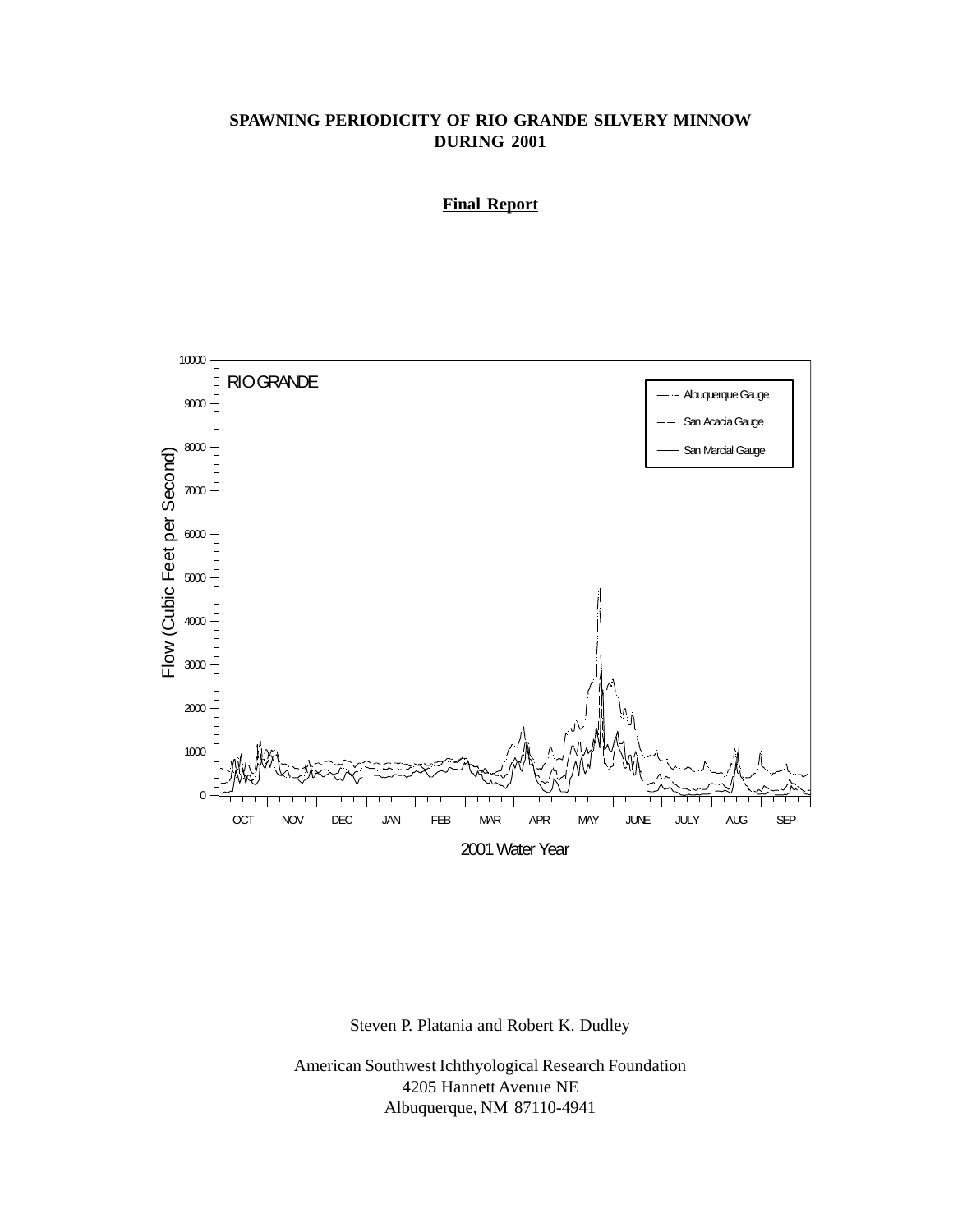# **TABLE OF CONTENTS**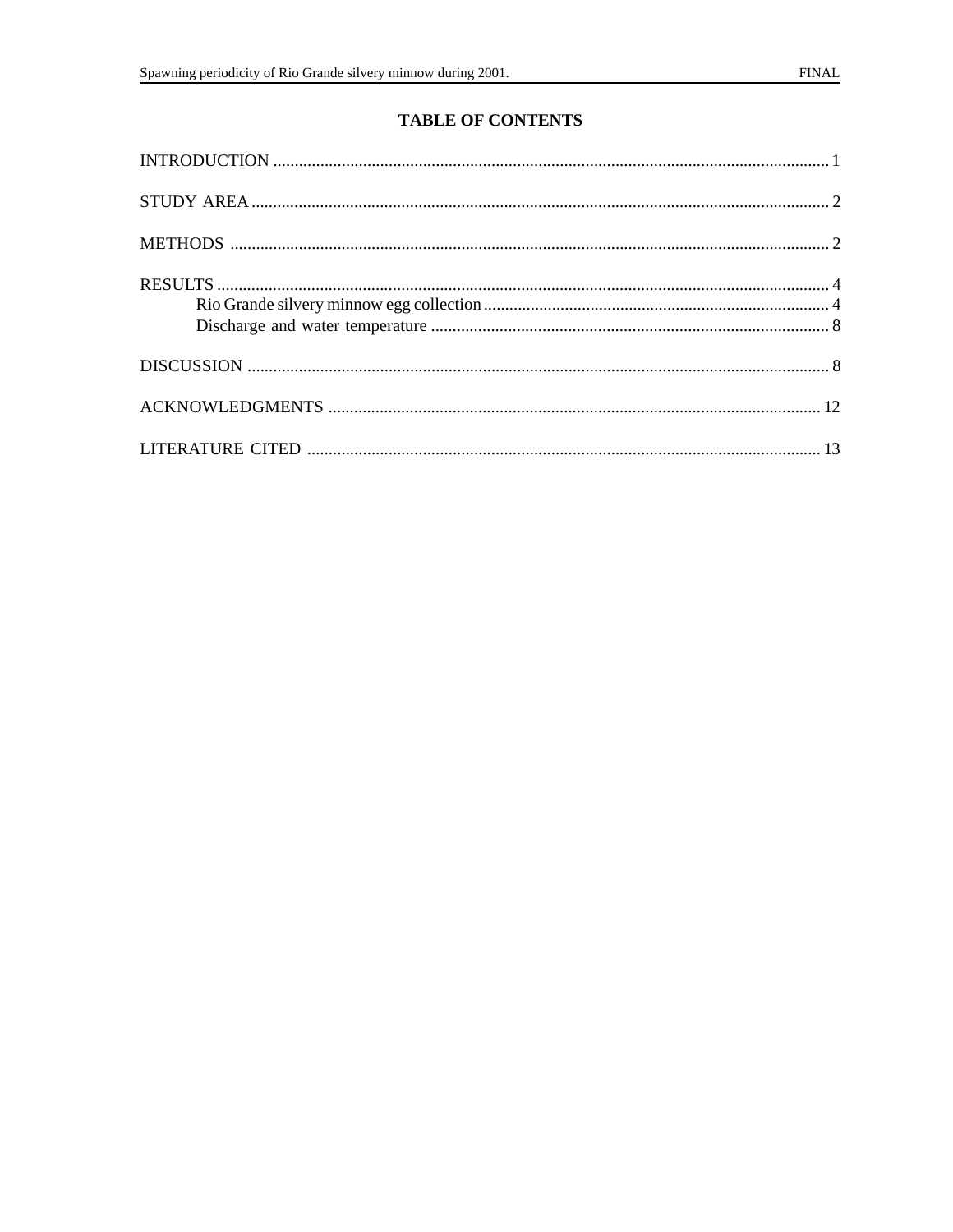## **LIST OF FIGURES**

| Figure 1. |                                                                            |  |
|-----------|----------------------------------------------------------------------------|--|
| Figure 2. | Hydrograph of the Rio Grande, NM at San Marcial before and during the      |  |
| Figure 3. | Rio Grande silvery minnow catch rates (CPUE) during the 2001 study period  |  |
| Figure 4. | Number of Rio Grande silvery minnow eggs collected during the 2001 study   |  |
| Figure 5. | Mean daily discharge compared with mean daily water temperature during the |  |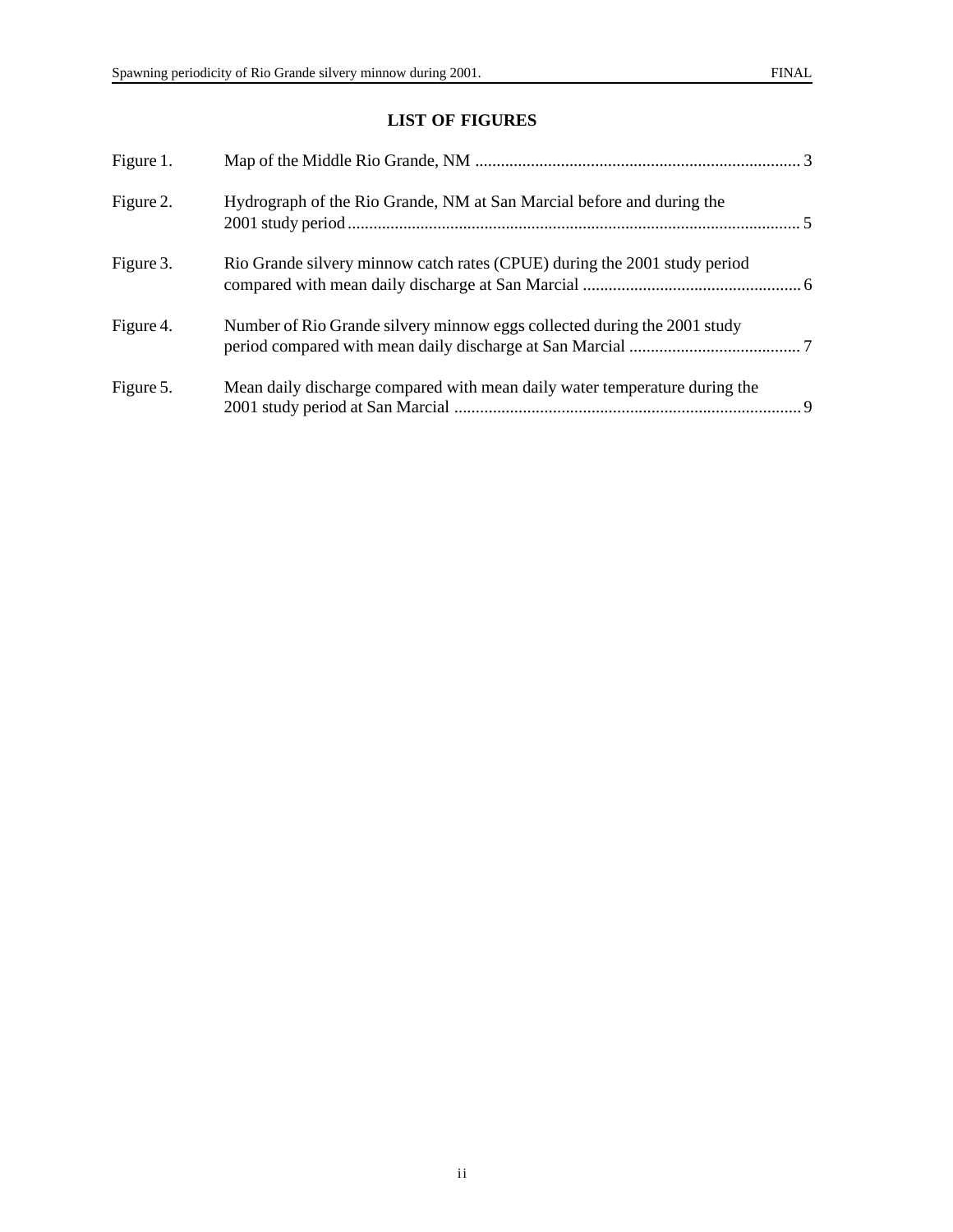## **EXECUTIVE SUMMARY**

The historical Middle Rio Grande fish fauna was reflective of a Great Plains river. At least five cyprinid species that can be characterized as Great Plains river fishes formerly occurred throughout the Middle Rio Grande. Spawning by members of this reproductive guild is associated with high-flow events such as spring runoff or summer rainstorms. Upon release, eggs are about 1.6 mm in diameter but quickly swell (ca. 3.0 mm) and remain suspended in the water column during development. The last remaining member of this reproductive guild in the Rio Grande, NM is the federally endangered Rio Grande silvery minnow (*Hybognathus amarus*). Population monitoring studies have shown an annual decline in the number and catch rate of Rio Grande silvery minnow since 1996. Currently over 90% of the catch of Rio Grande silvery minnow is in the San Acacia Reach of the Middle Rio Grande.

Sampling for Rio Grande silvery minnow eggs was initiated 1 May 2001 and concluded 19 June 2001. The location of the collecting activities was selected so as to maximize the potential number of eggs collected and rescue eggs destined to drift into Elephant Butte Reservoir where, if hatched, larvae would be subjected to a wide array of nonnative predators. Eggs were collected three times per day (ca. 0800 hr, 1200 hr, and 1800 hr) during two-hour sets. At the end of the sample period, plastic bags containing Rio Grande silvery minnow eggs were filled with oxygen, sealed, and transported by personnel from U.S. Fish and Wildlife Service to the BioPark-Albuquerque Aquarium (BioPark).

A total of 52,853  $\text{m}^3$  of water was sampled during the 50 day duration of this project yielding 89,542 Rio Grande silvery minnow eggs. Mean daily catch rates on dates that eggs were collected ranged from 0.08 to 2,288.68 eggs/100  $m<sup>3</sup>$  of water sampled. The principal spawn of Rio Grande silvery minnow, as determined by egg catch rate, occurred on 8-10 May 2001. During these three days,  $88,071(98.4\%)$  eggs were collected at a cumulative rate of 517.9 eggs/100 m<sup>3</sup> of water sampled. Mean daily catch rate on 8 May 2001 was 2,288.7 eggs/100 m<sup>3</sup> of water sampled but declined to 510.4 on 9 May and 176.8 on 10 May. By 11 May 2001, there were few eggs still being captured ( $n=55$ ) and catch rates were only 3.4 eggs/100  $m<sup>3</sup>$  of water sampled. A second Rio Grande silvery minnow spawning event occurred from 17-20 May 2001. Catch rate on both 18 and 20 May 2001 was 17.5 eggs/100  $\text{m}^3$  of water sampled but cumulatively yielded only 301 eggs. A small number of eggs continued to be collected after 20 May 2001 through the remainder of the month (n=289) with catch rates generally remaining below 10 eggs/100  $\text{m}^3$  of water sampled (range 0.08 - 11.78 eggs /100 m<sup>3</sup> of water sampled; mean 2.7 eggs/100 m<sup>3</sup> of water sampled). Collecting efforts in June yielded a total of 83 Rio Grande silvery minnow eggs, all of which were taken on 13 June 2001.

Reducing the rate of downstream transport, allowing upstream passage, and salvaging eggs destined for Elephant Butte Reservoir are all options that will, to some degree, improve the current status of Rio Grande silvery minnow. While the most simple solution would appear to be collecting eggs from downstream localities and transporting them to rearing facilities, this method has only short term significance. The ability to efficiently sample even 1% of the entire volume of water that carries these reproductive propagules downstream would require a momumental effort. Future efforts should focus on reducing the deleterious effects that changes in river connectivity, flow patterns, and habitat heterogeneity have on the downstream displacement of Rio Grande silvery minnow eggs and larvae. Eliminating diversion structures would allow upstream passage of individuals to reaches from which they were displaced. Efforts to improve degraded riverine habitats could include returning the flow regime to a more historical pattern (i.e., allowing passage of large flow events) and removing or relocating structures that inhibit the lateral movement of the Rio Grande (e.g., jetty-jacks, levees, and water conveyance ditches). The long-term recovery of Rio Grande silvery minnow will depend on taking management actions that attempt to restore the natural processes of this river.

.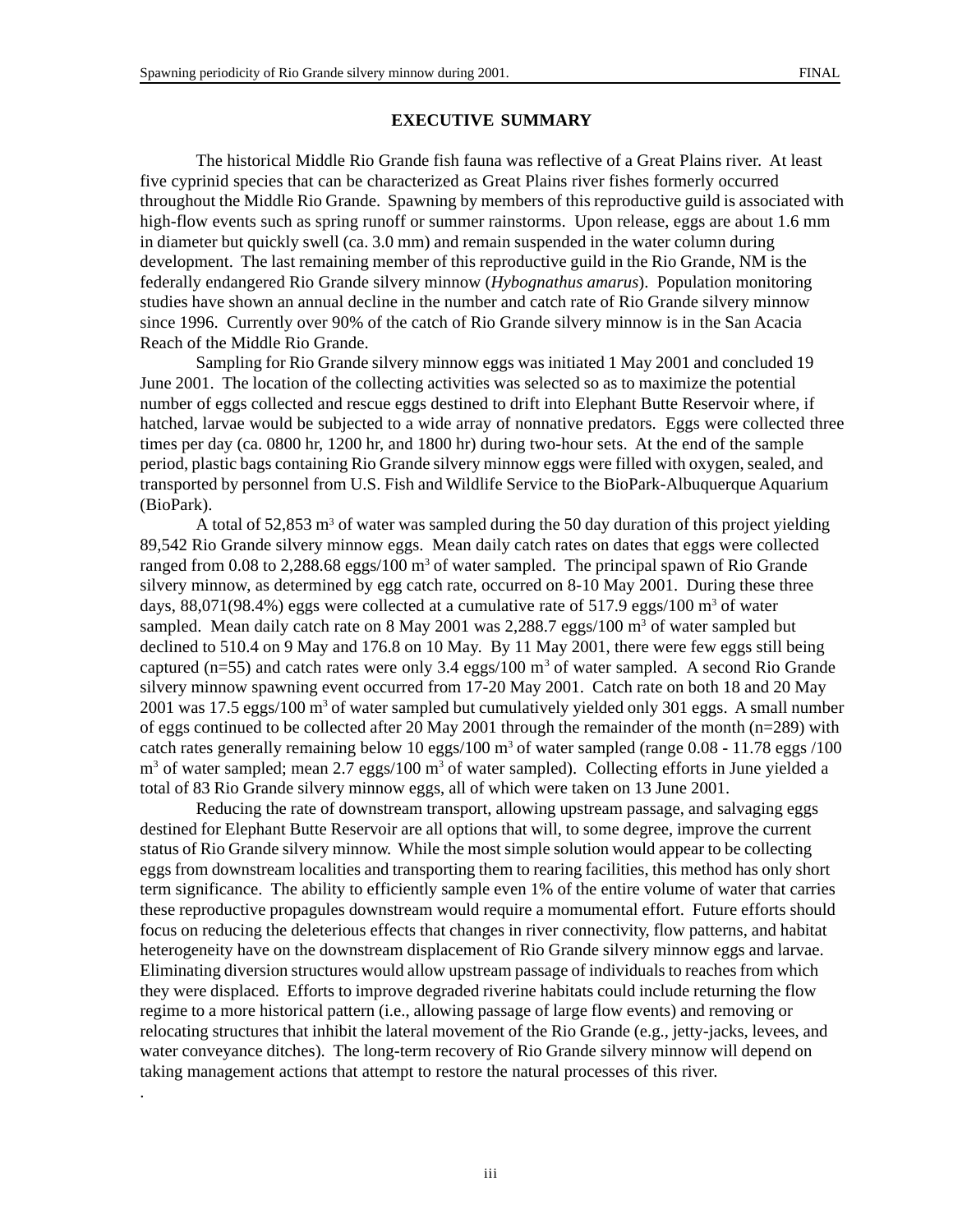# **THIS PAGE INTENTIONALLY LEFT BLANK**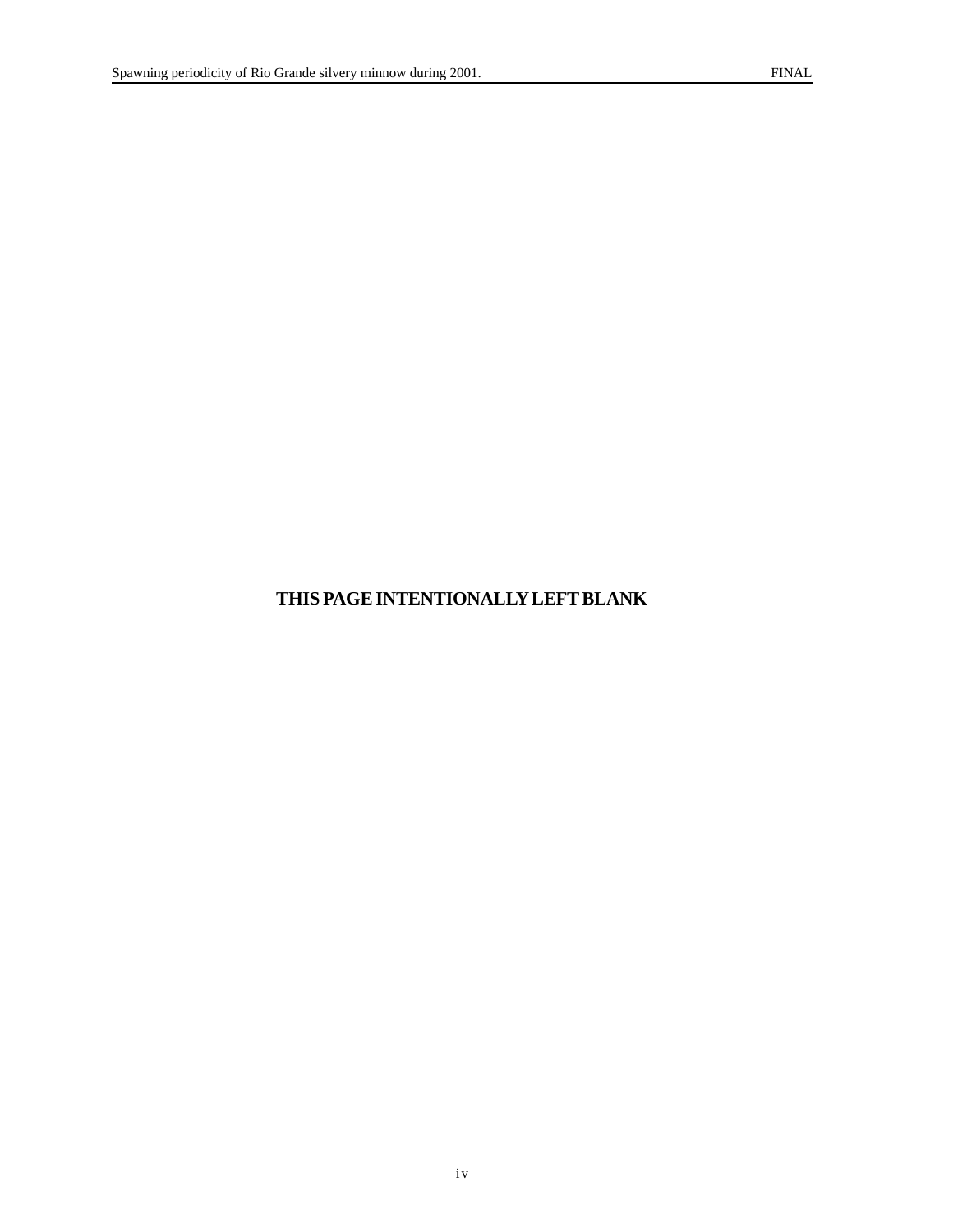## **INTRODUCTION**

The reach of the Rio Grande between Cochiti Dam and Elephant Butte Reservoir (Middle Rio Grande) has been greatly modified over the last 50 years (Lagasse, 1985). Historically, this section of the river gradually meandered through a wide floodplain in vegetated valley. Extensive braiding of the river as it flowed over the shifting sand substrate was common and flow was generally perennial except during times of severe or extended drought (Scurlock, 1998). The Middle Rio Grande was relatively shallow throughout most of the year because of regionally low precipitation levels (Gold and Dennis, 1985) but was subjected to periods of high flow. Flow was generally greatest during the annual spring snow melt runoff (April-June), however intense localized summer rainstorms (monsoonal events) often caused severe flooding and were important in maintaining perennial flow. Historically, the Middle Rio Grande possessed all of the characteristics distinctive of a Great Plains aquatic ecosystem.

The historical Middle Rio Grande fish fauna was also reflective of a Great Plains river. At least five cyprinid species that can be characterized as Great Plains river fishes formerly occurred in the Middle Rio Grande (Platania and Altenbach, 1998). Of the aforementioned species, speckled chub, *Macrhybopsis aestivalis*, Rio Grande shiner, *Notropis jemezanus*, and Rio Grande bluntnose shiner, *Notropis simus simus,* have been extirpated from the Middle Rio Grande. A fourth species, phantom shiner, *Notropis orca*, is extinct (Bestgen and Platania, 1990). Rio Grande silvery minnow, *Hybognathus amarus*, is the only extant member of the Great Plains River cyprinid fish fauna fish (Bestgen and Platania, 1991; Platania, 1991).

This group of cyprinids shared several life-history characteristics. All were small (generally < 100 mm TL), short-lived (2-5 years), fishes that occupied mainstem habitats. Four of the species are characterized as omnivorous while Rio Grande silvery minnow is herbivorous and feeds on epipsammonic algae. In addition to these shared traits, all five species were members of a reproductive guild of fishes characterized by pelagic spawning and production of semibuoyant eggs.

Spawning by members of this reproductive guild is associated with high-flow events such as spring runoff or summer rainstorms. Upon release, eggs about 1.6 mm in diameter but quickly swell (ca. 3.0 mm) and remain suspended in the water column during development. Egg hatching time is temperature dependent but usually occurs in 24-48 hours. Recently hatched larval fish remain a component of the drift until development of the gas bladder. This physiological development corresponds with a shift in swimming behavior as larvae actively seek low-velocity habitats.

The 3-5 days necessary for propagules to attain the developmental stage that allows them to control their horizontal movements allows time for considerable downstream dispersal of eggs and larvae in the Middle Rio Grande. As has been well documented for other aquatic organisms, it is necessary for at least some portion of the drifting propagules to settle in appropriate low-velocity habitats or move upstream to maintain viable populations (Speirs and Gurney, 2001). Historically, there were no permanent barriers to upstream dispersal of fishes in the Middle Rio Grande. There are currently three instream diversion structures between Cochiti Dam and Elephant Butte Reservoir that are barriers to upstream movement of fishes and fragment the once continuous range of the only remaining member of this reproductive guild.

Population monitoring studies of Rio Grande silvery minnow have shown an annual decline in the number and catch rate of this species since 1996 (Dudley and Platania, 1999, 2000, 2001). Currently over 90% of the catch of Rio Grande silvery minnow is in the San Acacia Reach of the Middle Rio Grande (Dudley and Platania, 2001). Multi-agency efforts in areas of habitat improvement, research, and propagation are underway in an attempt to increase population size and distribution with the ultimate goal being recovery of this species.

This study was designed to acquire information on the timing, duration, and magnitude of spawning by Rio Grande silvery minnow. Previous efforts indicated that Rio Grande silvery minnow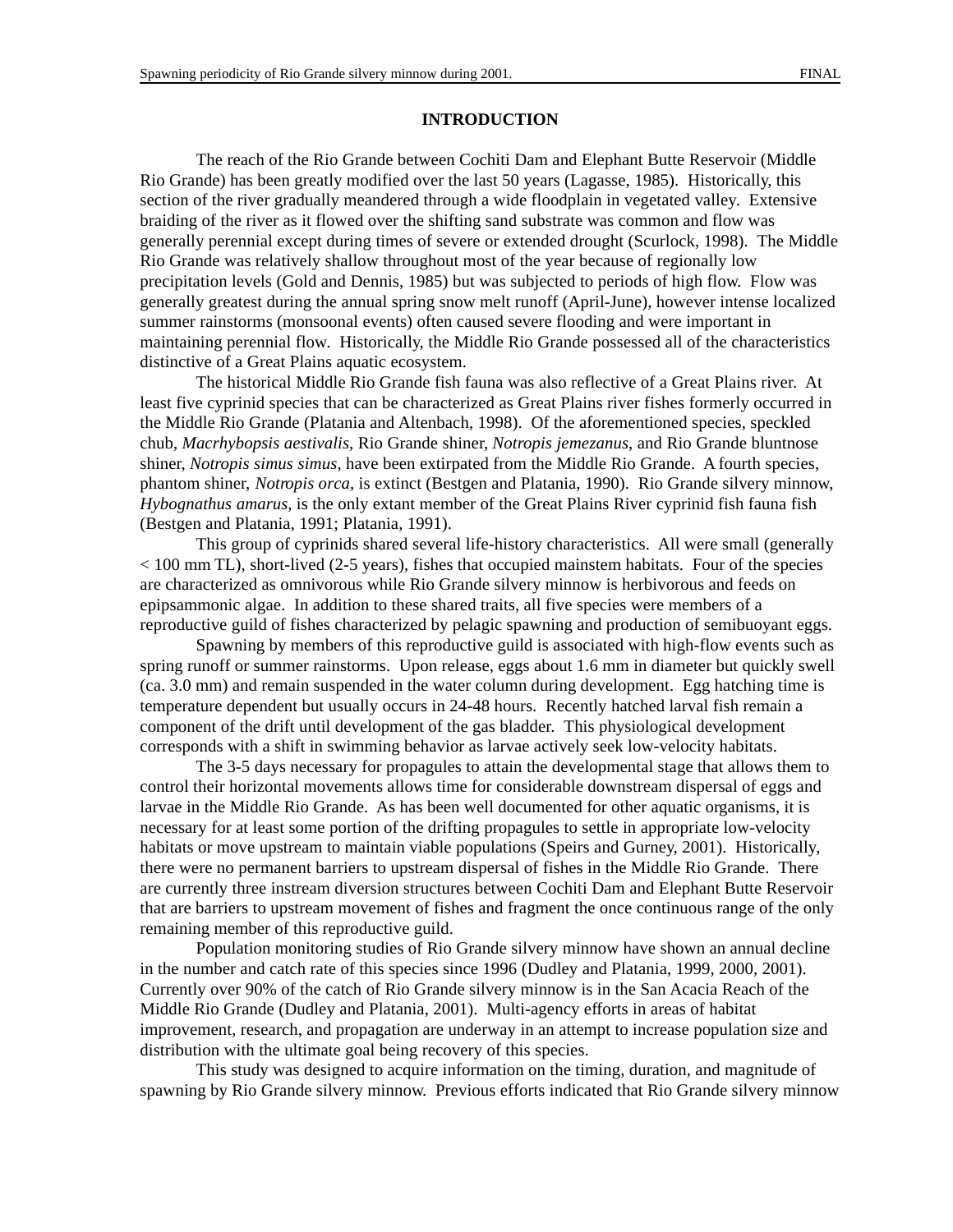spawning occurs over a relatively short period during spring runoff. This information will be useful in assessing progress of efforts to recover populations of this endangered fish (U.S. Department of the Interior, 1994; U.S. Fish and Wildlife Service, 1999). Additional goals of this study were to acquire Rio Grande silvery minnow eggs for rearing and use in propagation efforts and provide eggs for genetic analysis.

## **STUDY AREA**

The San Acacia Reach of the Middle Rio Grande is about 56 miles (91 km) long extending from the apron of San Acacia Diversion Dam to the head of Elephant Butte Reservoir. Sections of this reach are characterized by a wide river channel, meandering flow, sand substrate, high suspended sediment load, and broad variety of aquatic mesohabitats. Conversely, some segments in this reach are relatively narrow and result in increased water velocity and decreased habitat heterogeneity. The 12 mile (19 km) reach of the Rio Grande downstream of San Marcial Railroad bridge crossing is confined to a channel that is about 50 m wide. Substrate in this segment of the river is predominately sand but braiding of the channel is uncommon except under conditions of relatively low flow.

The location of the collecting activities was selected so as to maximize the potential number of eggs collected and rescue eggs destined to drift into Elephant Butte Reservoir where, if hatched, larvae would be subjected to a wide array of nonnative predators. The Rio Grande silvery minnow egg collecting site was located about 10 miles (16 km) downstream of the San Marcial Railroad bridge crossing at River Mile 58.8 (UTM Zone 13: 3716150 Northing; 307846 Easting). This site was located near the downstream-most point in the San Acacia Reach (Figure 1). In addition to easy accessibility and favorable river conditions, (i.e., wide river channel, current being carried through a single river channel, gently sloped banks, moderate gradient) the only means of vehicle access to this site was gated and could be secured.

#### **METHODS**

Sampling for Rio Grande silvery minnow eggs was initiated 1 May 2001 and concluded 19 June 2001. Moore Egg Collectors (MEC) were used, following the protocol described in Altenbach et al., 2000, to collect drifting Rio Grande silvery minnow eggs. This collecting technique was employed because it has proven more efficient than drift-nets, allowed for quantification of catch rate, and is a nonlethal sampling method (Altenbach et al., 2000). Mechanical flow-meters were attached to each of the MEC's so that volume of water filtered could be calculated and catch rate per unit of water determined. Catch rate for this study is reported as the number of eggs collected per 100 cubic meters of water sampled.

The MEC's were generally operated three times per day (ca. 0800 hr, 1200 hr, and 1800 hr) for two-hours per set. During the first spawning peak, both the number of MEC's deployed and the duration of sampling were increased in an effort to maximize the number of Rio Grande silvery minnow eggs collected. Between 8-10 May 2001 as many as 10 individuals (from U.S. Bureau of Reclamation and U.S. Fish and Wildlife Service) assisted in collecting Rio Grande silvery minnow eggs.

Eggs were enumerated as collected and placed in a small plastic bag containing river water and a tag inscribed with a unique alpha-numeric code. At the end of the sample period, the plastic bag containing Rio Grande silvery minnow eggs was carried to shore, filled with oxygen, and sealed. The bag was then placed in a large volume ice chest that contained a small amount of ice to maintained the samples at temperatures of about 20 °C. Personnel from U.S. Fish and Wildlife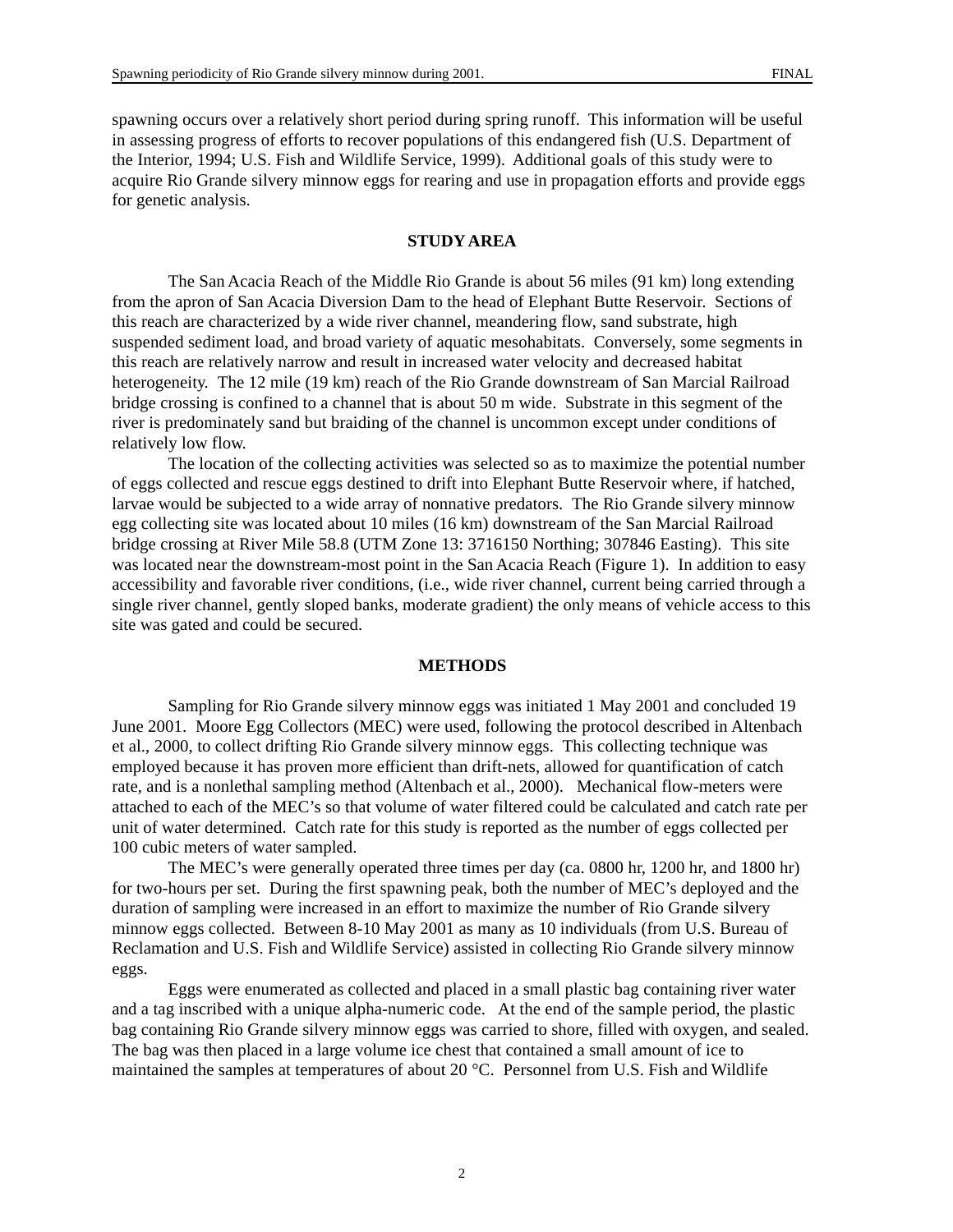

**Elephant Butte Reservoir** 

Figure 1. Map of the Middle Rio Grande, NM (arrow indicates sampling locality).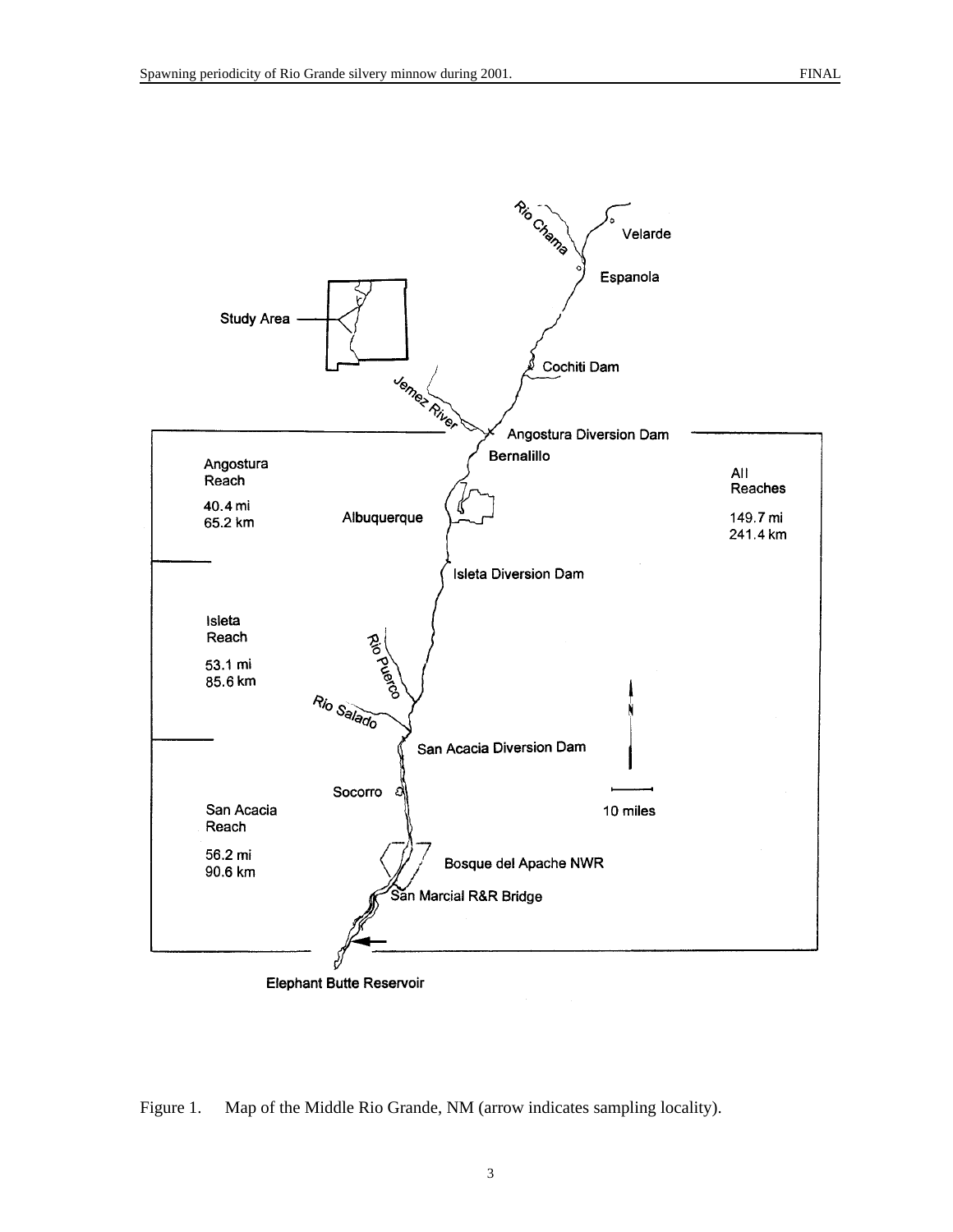Service assumed responsibility for transporting ice chests containing Rio Grande silvery minnow eggs from the study site to the BioPark-Albuquerque Aquarium (BioPark) on 8, 9, and 10 May 2001.

The extremely large number of eggs taken during 8-10 May 2001 precluded the ability to obtain an accurate count. Instead, a volumetric determination of the number of eggs in each of the aforementioned samples was performed at the BioPark by their personnel and forwarded to the appropriate parties. These three dates (8-10 May 2001) are the only ones on which eggs counts were determined through the volumetric method.

Water temperature was recorded by a temperature logging device deployed at the study site on 4 May 2001 and programmed to record temperatures hourly. The data logger was retrieved on 28 June 2001 and information downloaded. Hourly water temperature data were synthesized and are presented in this report as mean, minimum, and maximum daily water temperatures. Mean daily discharge data for this study (Figure 2) were acquired from the U.S. Geological Survey river gauge at the San Marcial Railroad Bridge crossing over the Rio Grande (gauge # 08358400) and are presented in cubic feet per second (cfs).

Some minor changes in sampling protocol are provided herein to improve the information gained from this or future similar research activities. Volumetric determination of the number of eggs lacks the rigor necessary for effective evaluation of the relative level of spawning by Rio Grande silvery minnow. In future studies, a single MEC should be dedicated for determining the number of eggs being collected. On most occasions, the eggs can be easily counted and retained for propagation. However, enumerating eggs during peak spawning events is not possible and it is during that period that an accurate count is essential. On those occasions (peak spawn) the eggs will need to be preserved and counted under laboratory conditions. If the aforementioned protocol is followed, it will not be necessary to determine catch rate of any of the other MEC's.

#### **RESULTS**

## *Rio Grande Silvery Minnow Egg Collection*

A total of  $52,853$  m<sup>3</sup> of water was sampled during the 50 day duration of this project yielding 89,542 Rio Grande silvery minnow eggs. Mean daily catch rates on dates that eggs were collected ranged from 0.08 to 2,288.68 eggs/100  $\text{m}^3$  of water sampled. The mean daily catch rate for the duration of the study was  $169.42$  eggs/100 m<sup>3</sup> of water sampled. However, this value has little biological meaning as it includes dates on which no eggs were collected  $(n=16)$ . The mean daily catch rate of eggs on dates when at least one egg was collected  $(236.4 \text{ eggs}/100 \text{ m}^3)$  of water sampled;  $m=22$ ) varied little from dates on which >10 eggs were collected (298.6 eggs/100 m<sup>3</sup> of water sampled;  $n=15$ ).

The principal spawn of Rio Grande silvery minnow, as determined by egg catch rate, occurred on 8-10 May 2001 (Figure 3). During these three days, 88,071(98.4%) eggs were collected at a cumulative rate of  $517.9$  eggs/100  $\mathrm{m}^3$  of water sampled. Mean daily catch rate on 8 May 2001 was 2,288.7 eggs/100 m<sup>3</sup> of water sampled but declined to 510.4 on 9 May and 176.8 on 10 May. By 11 May 2001, there were few eggs still being captured (n=55) and catch rates were only 3.4 eggs/100 m<sup>3</sup> of water sampled. Egg catch rate on 8 May 2001 gradually increased between 1000 hr until 2300 hr.

While the maximum catch rate was obtained on 8 May 2001, the greatest number of eggs (n=39,939) was collected on 10 May 2001 (Figure 4). This upsurge in number of eggs collected was primarily due to the five-fold increase in collecting effort afforded by the addition of personnel. The low number of eggs  $(n=55)$  and low catch rate  $(3.4 \text{ eggs}/100 \text{ m}^3)$  of water sampled) on 11 May 2001 indicated the general cessation in Rio Grande silvery minnow spawning activity.

A second Rio Grande silvery minnow spawning event occurred from 17-20 May 2001. Cumulative egg collecting efforts during these days produced only 958 Rio Grande silvery minnow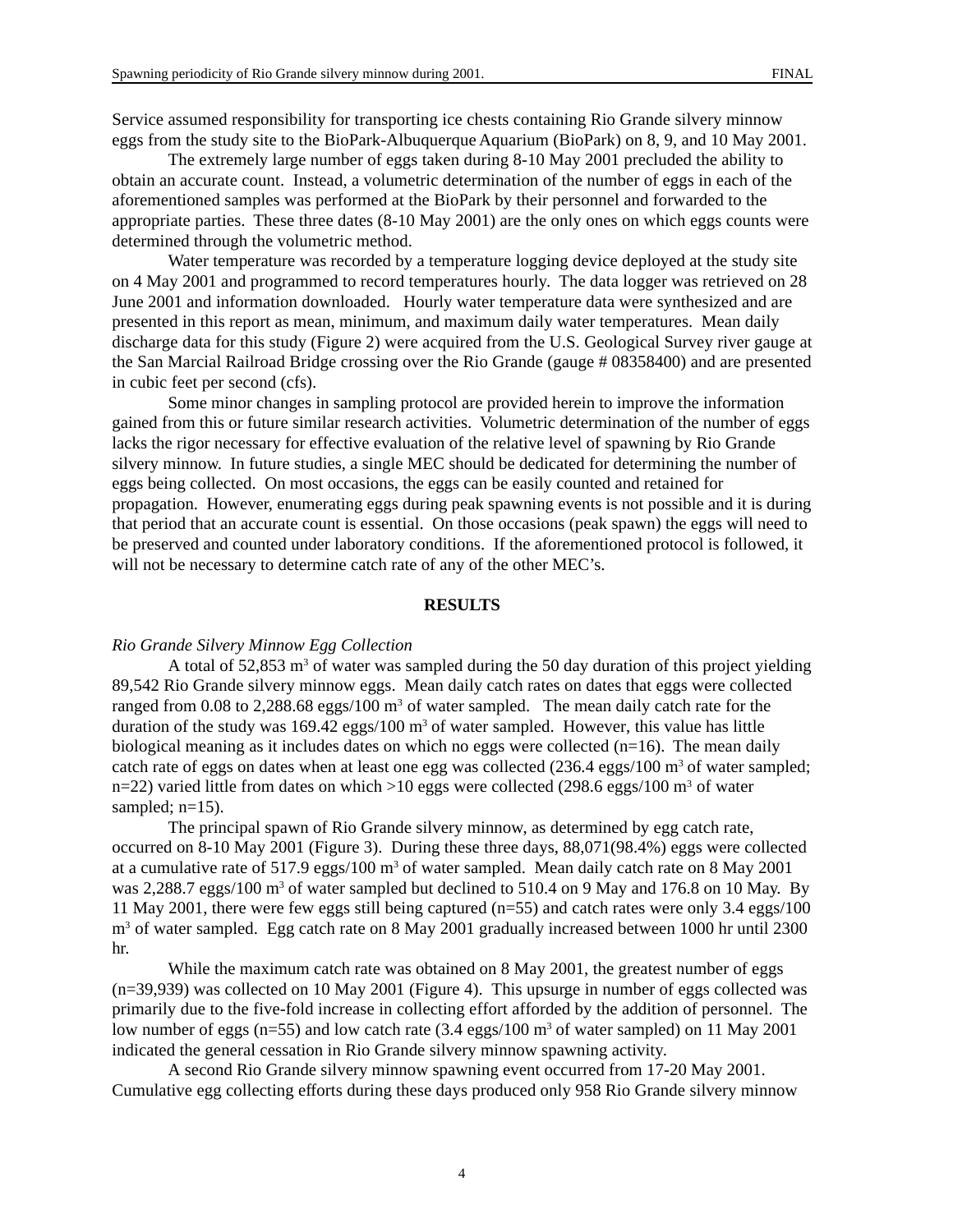

 $\sigma$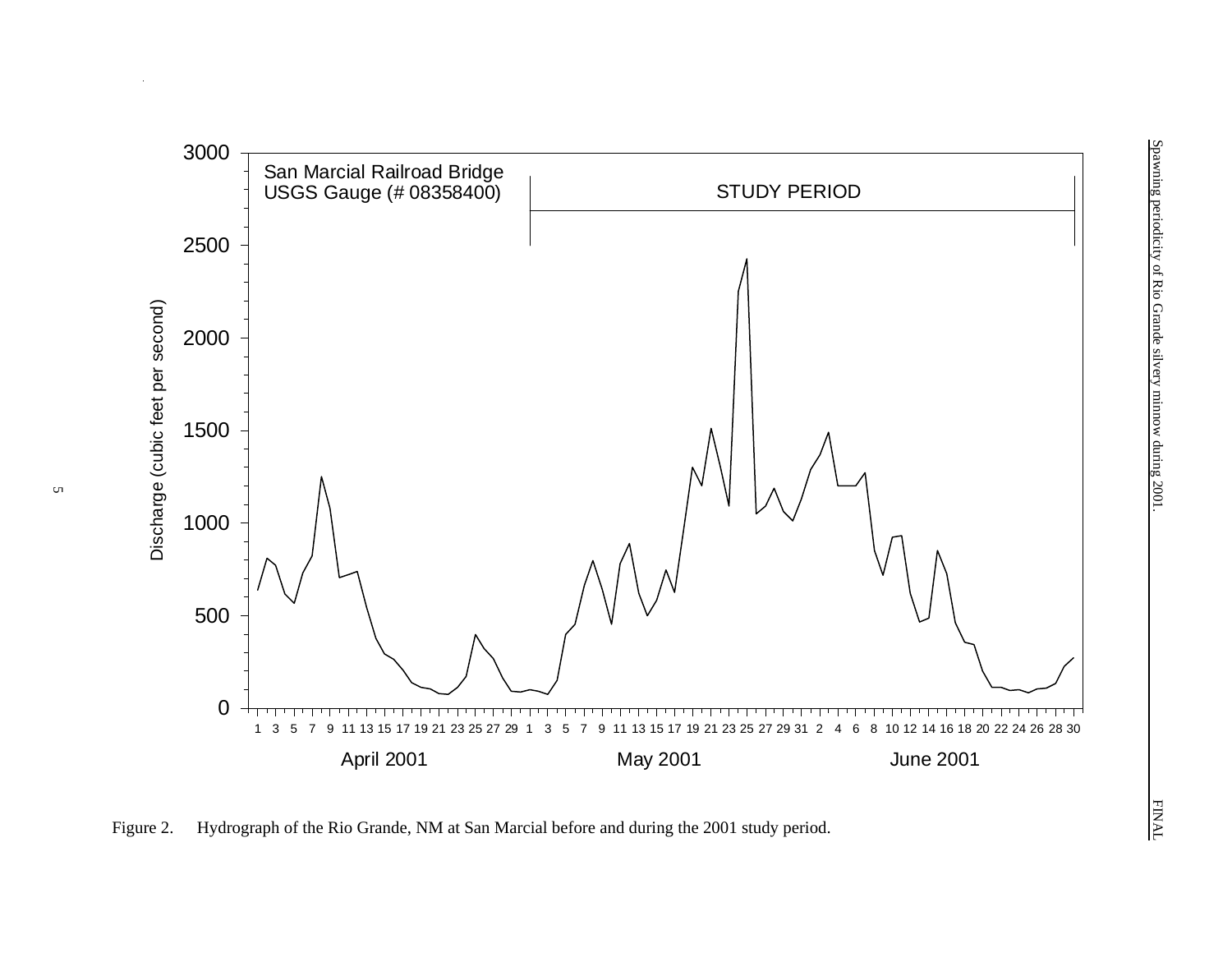

Figure 3. Rio Grande silvery minnow catch rates (CPUE) during the 2001 study period compared with mean daily discharge at San Marcial. \*Note: Rio Grande silvery minnow catch rate data are the same but are presented as two graphs with different scales for comparison.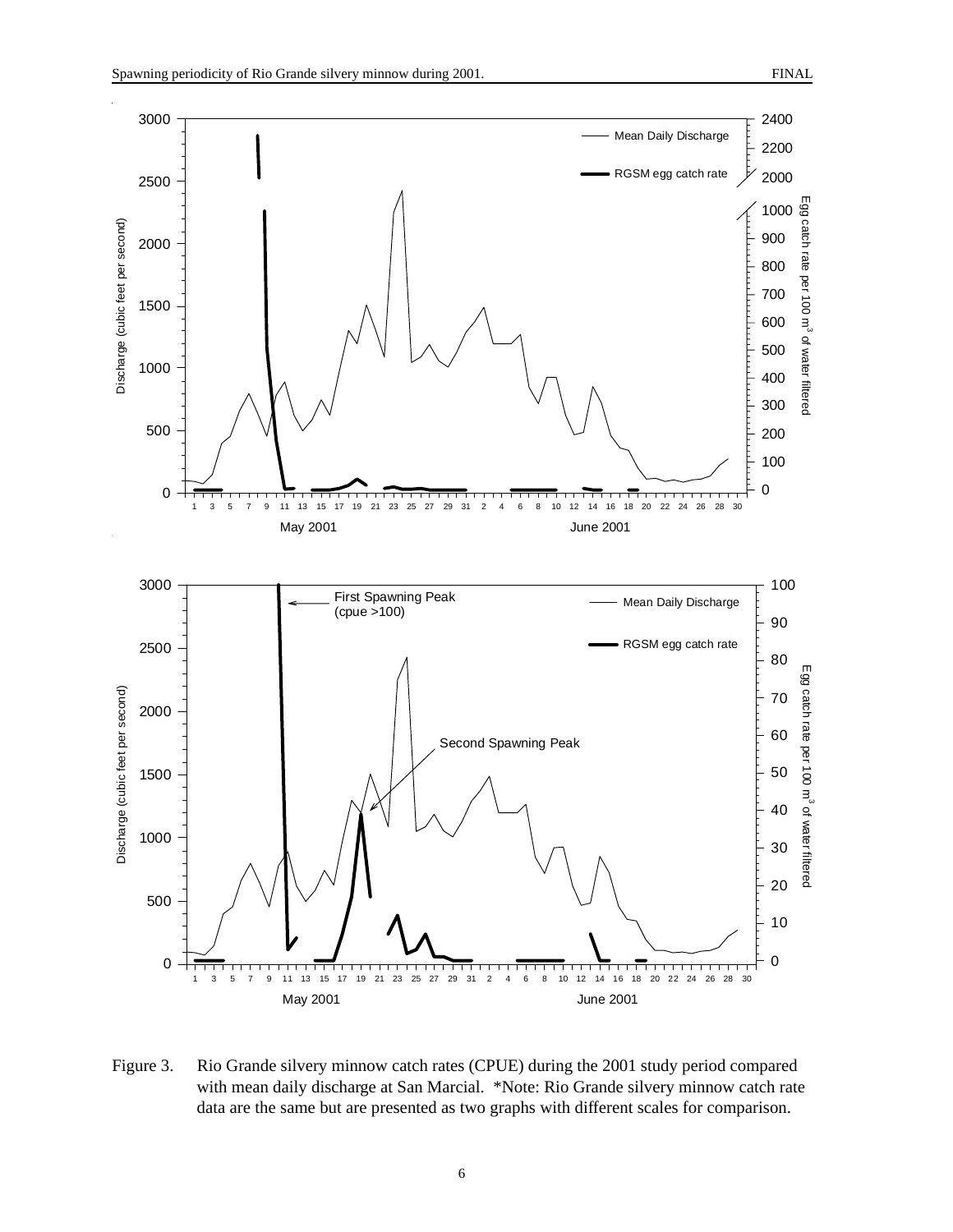

 $\overline{a}$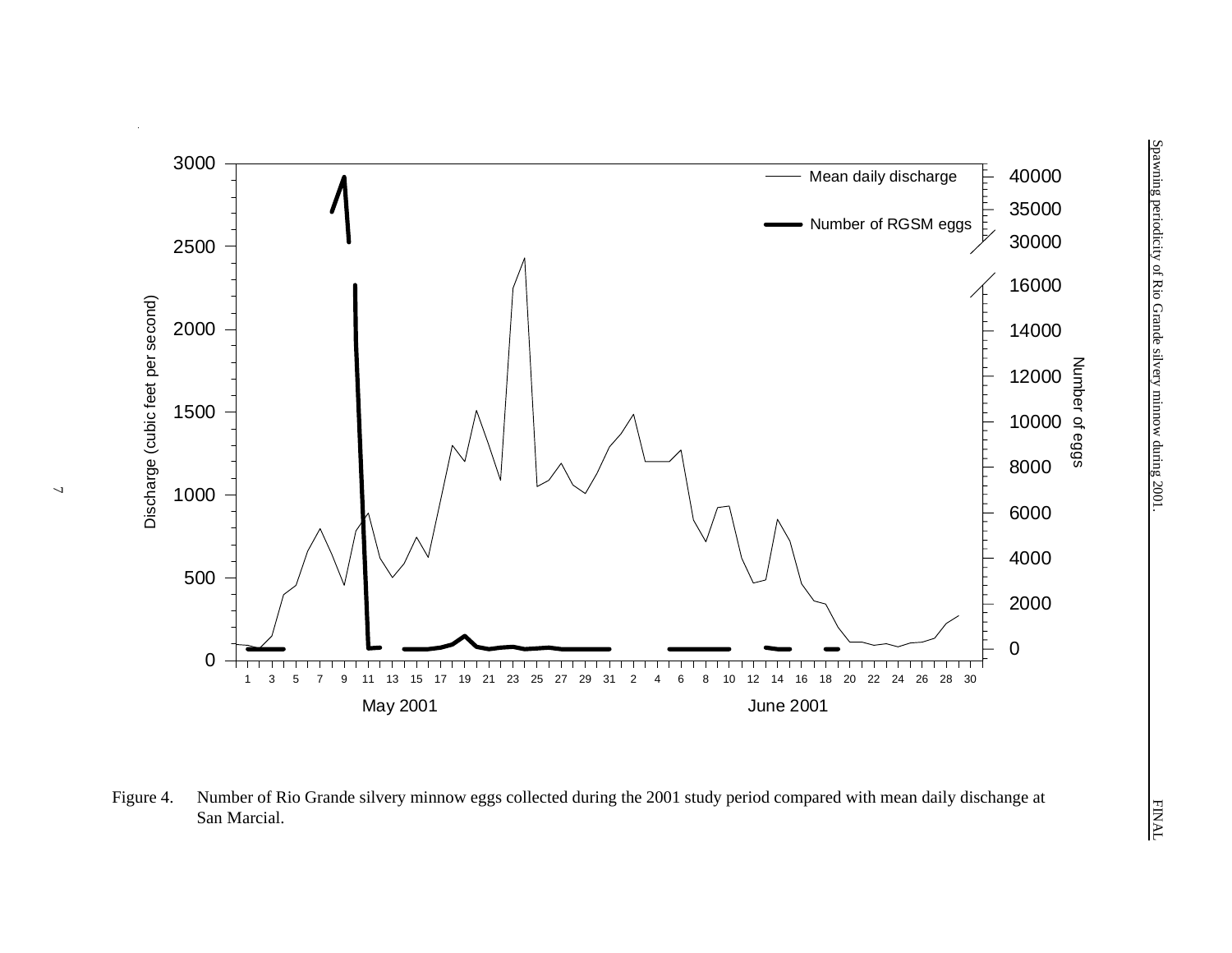eggs but catch rates were markedly higher during this period than during the three preceding days. Catch rate on both 18 and 20 May 2001 was  $17.5$  eggs/100  $\text{m}^3$  of water sampled but cumulatively yielded only 301 eggs. Peak egg catch during this second spawning event occurred on 19 May when 577 Rio Grande silvery minnow eggs were collected at a rate of  $39.2$  eggs/100 m<sup>3</sup> of water sampled. The catch rate and number of eggs collected on 20 May 2001 was the second highest (after 8-10 May) during the study.

A small number of eggs continued to be collected after 20 May 2001 through the remainder of the month ( $n=289$ ) with catch rates generally remaining below 10 eggs/100 m<sup>3</sup> of water sampled (range  $0.08 - 11.78$  eggs  $/100$  m<sup>3</sup> of water sampled; mean  $2.7$  eggs $/100$  m<sup>3</sup> of water sampled). Collecting efforts in June yielded a total of 83 Rio Grande silvery minnow eggs, all of which were taken on 13 June 2001. None of the other 10 dates sampled between 5-19 June resulted in the collection of Rio Grande silvery minnow eggs. The final egg collecting effort occurred on 19 June 2001.

#### *Discharge and Water Temperature*

Mean daily discharge during May and June 2001 (Figure 5) was characterized by a series of gradually increasing peaks as flow rose from 75 cfs (3 May 2001) to 2,430 cfs (25 May 2001). Flow in the Rio Grande during this period was  $>100$  cfs for all except five days (n=56) and was  $>1,000$  cfs from 19 May through 7 June 2001 (n=20 days). Decreasing discharge, after 25 May 2001 peak, was punctuated by a series of small spikes (both magnitude and duration) during its gradual decline to about 100 cfs (end of June).

Like discharge, mean daily water temperature rose gradually throughout the study. From 11 May 2001 through the end of this study, mean daily water temperature remained  $>20$  °C. An increase in daily fluctuations of water temperature which corresponded with decreasing discharge was noted. Daily fluctuations in water temperature were generally  $\lt$  5 °C during May but rose to almost 10  $^{\circ}$ C per day by the last week of June as discharge declined to <200 cfs. From 17-27 June 2001 minimum daily water temperature was never <21 °C while maximum water temperature was always  $>$  26 °C. During five of these 11 days, maximum daily water temperature was  $>$  30 °C.

Discharge prior to the principal spawning event was <100 cfs (1-3 May) but increased gradually until 8 May when it peaked at 797 cfs. A two day decline in discharge followed before discharge again rose (891 cfs). Concurrent with increasing flow in early May 2001 was a considerable increase in water temperature. Between 5-8 May mean daily water temperature increased from 14.9 °C to 19.8 °C. Conversely, mean daily water temperature during the three days of highest egg collection remained at a relatively consistent 19.7 °C ( $\pm$  0.2 °C).

During the second spawning spike (17-20 May 2001) discharge increased from 625 to 1,200 cfs. Minimum and maximum daily water temperatures during this same period remained above 19 °C while mean daily water temperature was between 20.2-23.0 °C. Water levels continued their general rise from 21-25 May 2001 while mean daily water temperatures ranged between 15.5-20.0  $\rm{^{\circ}C}.$ 

#### **DISCUSSION**

As rivers have become increasingly fragmented, an important factor limiting the recolonization of upstream reaches is the downstream transport of reproductive products below barriers or displacement into highly degraded downstream riverine habitats and reservoirs. The potential negative impacts of dam-related modifications of flow and habitat on Great Plains stream cyprinids that employ drifting eggs and larvae as an early life history strategy have been well documented (Stanford and Ward, 1979; Cross et al., 1983; Cross et al. 1985, Cross and Moss, 1987; Winston, 1991; Luttrell et al., 1999). In the Middle Rio Grande, many of the eggs and larvae of the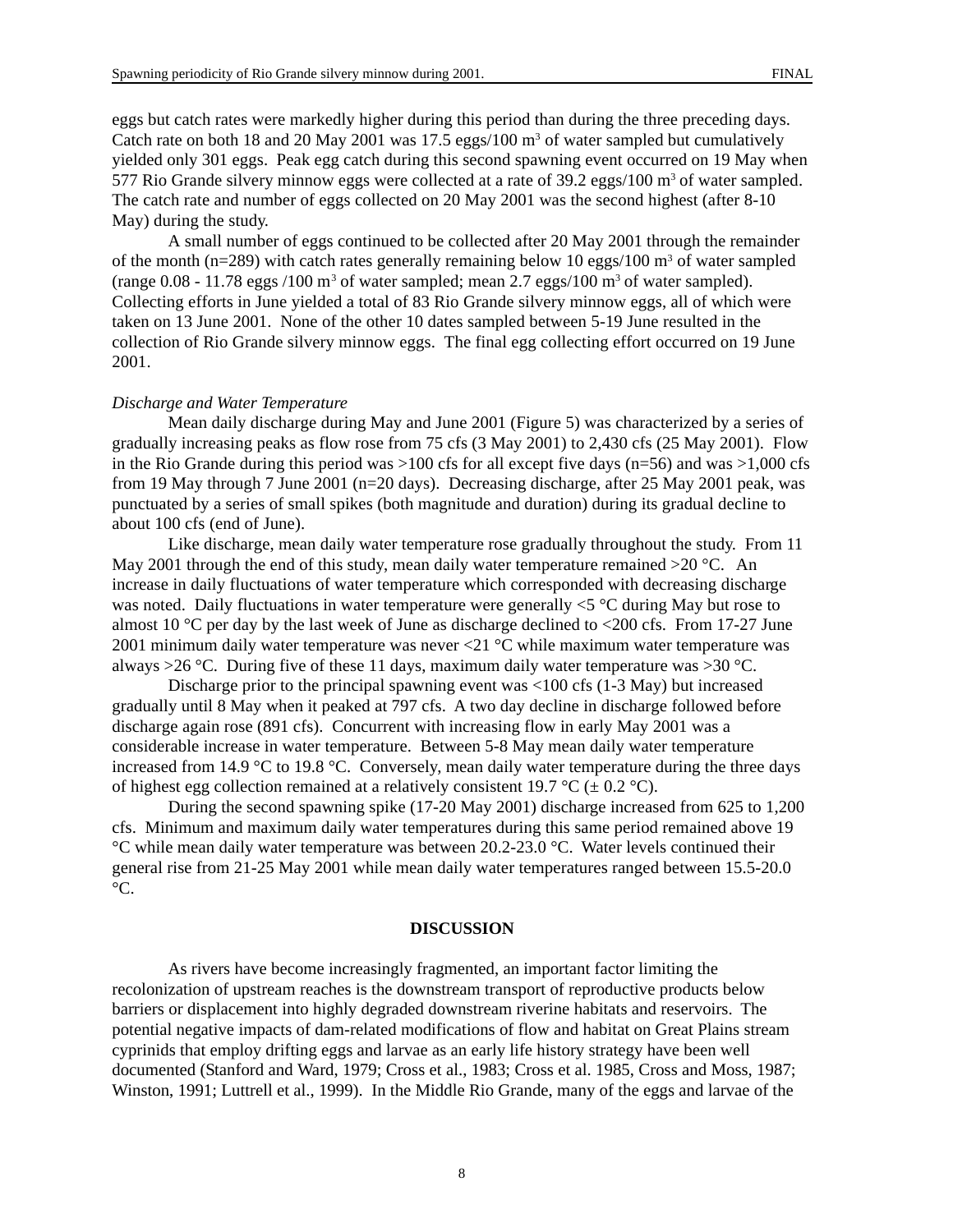

 $\circ$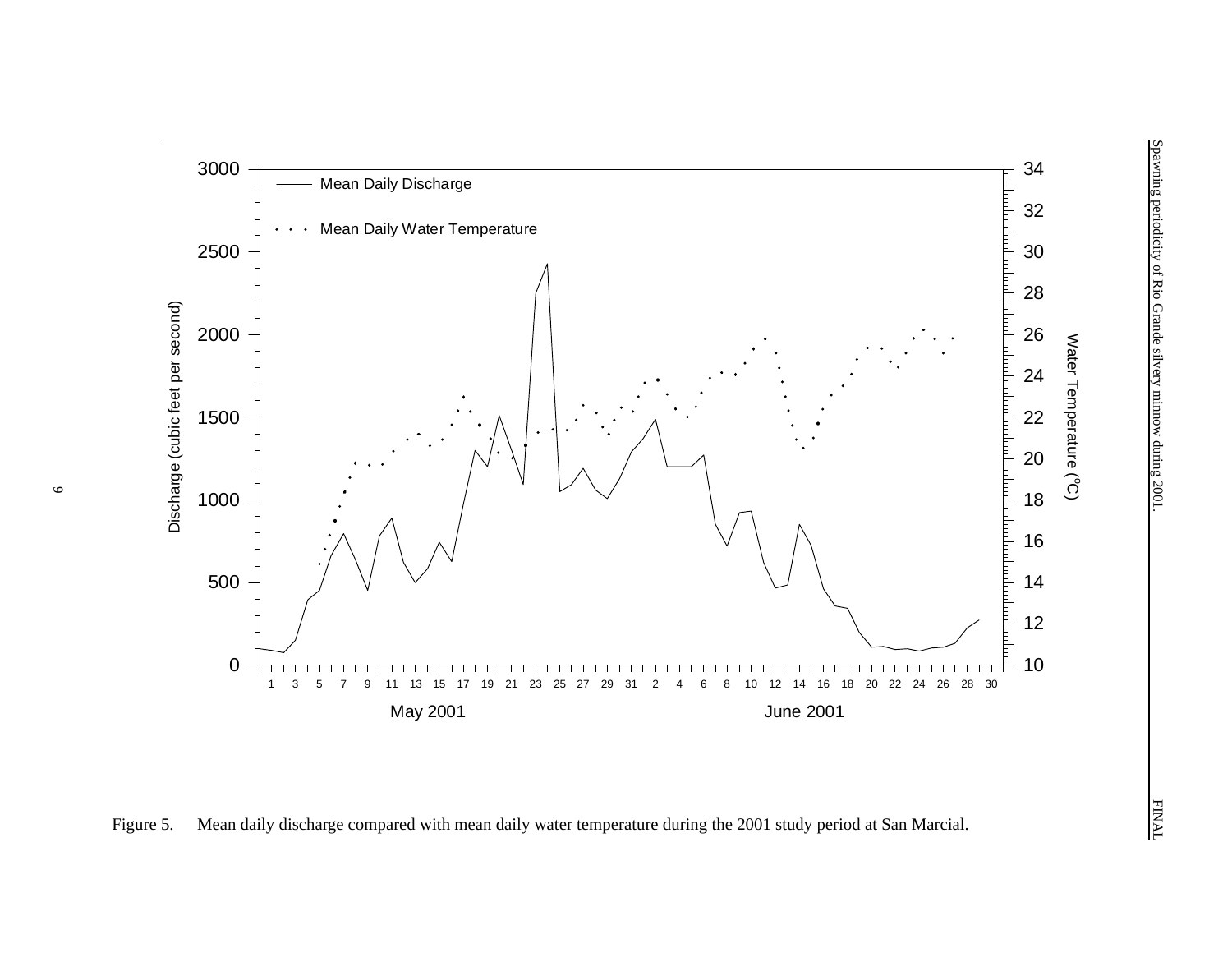federally endangered Rio Grande silvery minnow are rapidly displaced downstream of diversion dams and into Elephant Butte Reservoir. The loss of this reproductive effort from upstream sources is one factor that has led to the currently imperiled state of this species. Reducing the rate of downstream transport, allowing upstream passage, and salvaging eggs destined for Elephant Butte Reservoir are all options that will, to some degree, improve the current status of Rio Grande silvery minnow.

Since Rio Grande silvery minnow is the only extant species of the previously discussed reproductive guild in the Middle Rio Grande, the species-specific identification of any semibuoyant egg collected during this study is unambiguous. The only other eggs that we have captured in the Middle Rio Grande during this and previous investigations that look (to the untrained individual) remotely similar to those of Rio Grande silvery minnow are the eggs of common carp, *Cyprinus carpio*. Fortunately, there are numerous differences between the eggs of these two species that aid in identification. As the eggs of common carp are adhesive, there are usually small pieces of particulate matter attached to the chorion. Additionally, common carp eggs are smaller and more opaque than Rio Grande silvery minnow eggs, and the eyes of carp embryo become pigmented very early in development. Conversely, the egg of Rio Grande silvery minnow is clear, nonadhesive, smooth, large, and the embryo lacks discernable pigment.

 Rio Grande silvery minnow and other members of its reproductive guild (Platania and Altenbach, 1998) appear to be triggered to spawn by specific environmental cues. These fishes exhibited a strong positive correlation between flow and spawning. In both 1999 and 2001, the peak spawning event by Rio Grande silvery minnow occurred soon after the initiation of spring snowmelt runoff (during the first two weeks of May). Egg catch rates in the Pecos River and Rio Grande appear most closely correlated with increased flow and not absolute water volume. This relationship has been observed throughout the Middle Pecos River from early-May until late-September. Spawning was closely correlated to sharp increases in flow from local rainstorms and egg catch rates would drop as soon as flows began to drop. This sequential pattern (increased flow, increased spawning, decreased flow, decreased spawning) occured throughout the summer in the Pecos River, NM. By late-September, the association between spawning and flow was minimal, indicating the end of the reproductive season for the five members of the rerporductive guild that occupy the Pecos River.

While spawning by Rio Grande silvery minnow appeared to be strongly associated with changes in flow and water temperature, its spawning period occurred over a very short time span. Over 98% of all eggs collected during this study arrived over a three day period. This short and concerted spawning effort occurred shortly after both flows and water temperatures increased dramatically. A second and smaller spawning effort was also strongly associated with physical changes in river conditions associated with increased flows. Substantive information to characterize the fish that participated in the second spawn has not been obtained. It would be valuable to know whether, for those individual females participating in the second event, it was their first spawn or if those individuals represented a specific age-class. The same information would be useful during years when small spawning events precede a single large reproductive effort.

Some low level of spawning occurred throughout most of the study period but its significance is unknown. While it appears that most adult Rio Grande silvery minnow were triggered to spawn during a single flow event, a lesser amount of background spawning occurred for several weeks after the main reproductive effort. Background spawning did not appear to be strongly associated with changes in river conditions although low densities of eggs precluded any definitive conclusions about proximal causes.

The highest flows during the study period occurred in late May and early June. Rapid increases in flow occurred numerous times but spawning activity remained very low and seemed only weakly correlated to these events. It appears that the majority of reproductively capable Rio Grande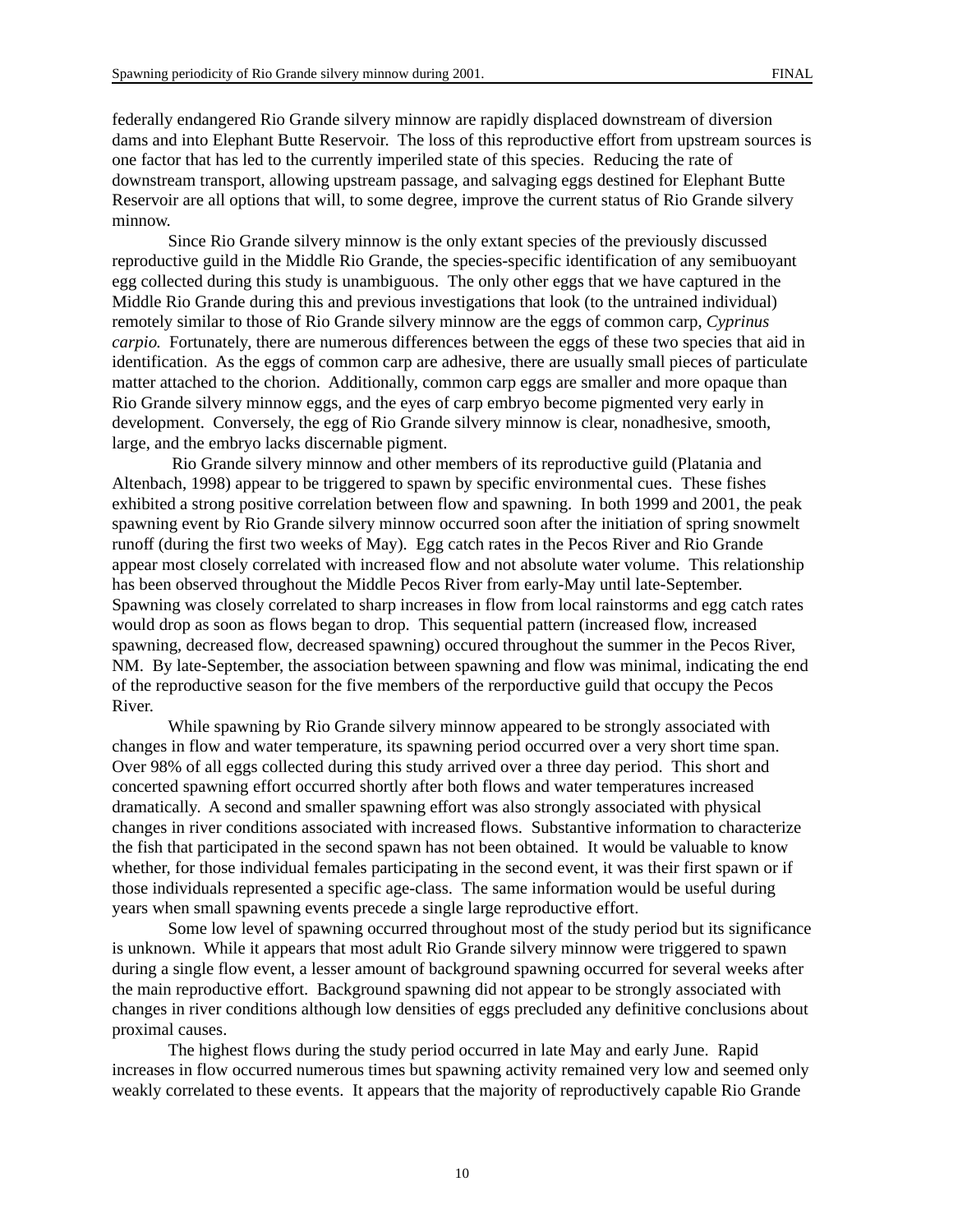.

silvery minnow spawned on the first major flow event and that there were far few individuals available to spawn on subsequent flow events.

The downstream displacement of drifting fish eggs and larvae in aquatic ecosystems poses a unique problem for resource managers. While the most simple solution would appear to be collecting eggs from downstream localities and transporting them to rearing facilities, this method has only short term significance. Additionally, the capture of eggs using current techniques and levels of effort will result in the collection of only a miniscual fraction of the total reproductive effort that is destined for Elephant Butte Reservoir. The ability to efficiently sample even 1% of the entire volume of water that carries these reproductive propagules downstream would require a momumental effort.

Future efforts should focus on reducing the deleterious effects that changes in river connectivity, flow patterns, and habitat heterogeneity have on the downstream displacement of Rio Grande silvery minnow eggs and larvae. Eliminating diversion structures would allow upstream passage of individuals to reaches from which they were displaced. Repopulating upstream reaches of the Middle Rio Grande through natural recolonization would greatly aid in the recovery of this species. Efforts to improve degraded riverine habitats could include returning the flow regime to a more historical pattern (i.e., allowing passage of large flow events) and removing or relocating structures that inhibit the lateral movement of the Rio Grande (e.g., jetty-jacks, levees, and water conveyance ditches). The long-term recovery of Rio Grande silvery minnow will depend on taking management actions that attempt to restore the natural processes of this river.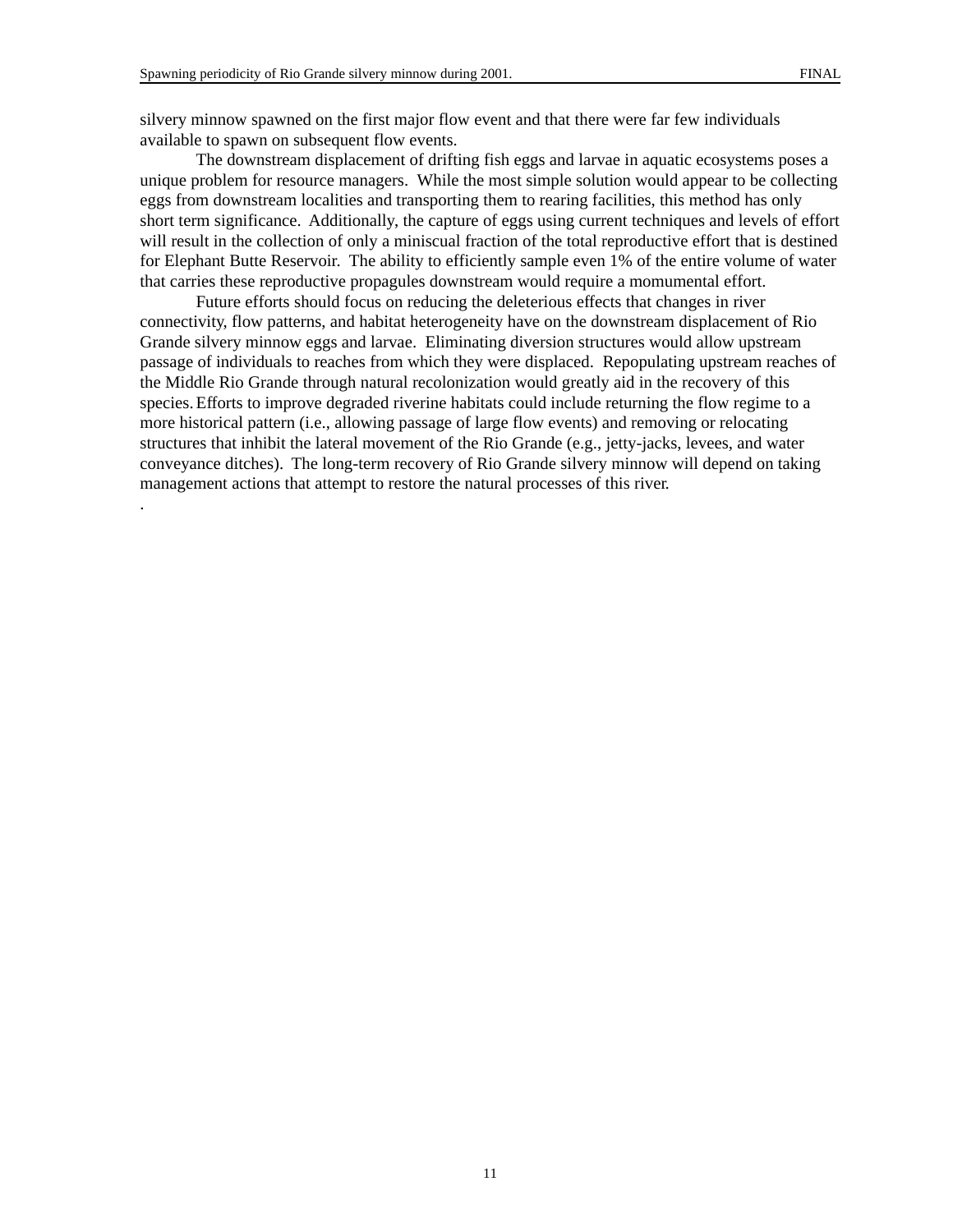## **ACKNOWLEDGMENTS**

Numerous people from a variety of state and federal agencies collaborated to make this project possible. We thank W. Howard Brandenburg (MSB), Michael A. Farrington (MSB), Heather L. Parmeter (MSB), Alexandra M. Snyder (MSB), Dominique Alo (UNM=University of New Mexico), Troy M. Emberton (UNM), Thomas F. Turner (UNM), Gary L. Dean, (USBR-Albuquerque), K. A. Greenwood (USBR-Albuquerque), Michael D. Porter (USBR-Albuquerque), James E. Brooks (USFWS-Albuquerque), Michael J. Buntjer (USFWS-Albuquerque), Theresa M. Davidson (USFWS-Albuquerque), Maija J. Meneks (USFWS-Albuquerque), and Jude R. Smith (USFWS-Albuquerque) for their valuable technical, field, and/or laboratory contributions to the success of this project. We particularly thank Connor C. McBride (MSB=Museum of Southwestern Biology-Division of Fishes) who was stationed and worked at the collecting locality throughout most of the duration of this study. This study was funded by the U.S. Bureau of Reclamation, Projects Office, Albuquerque, New Mexico.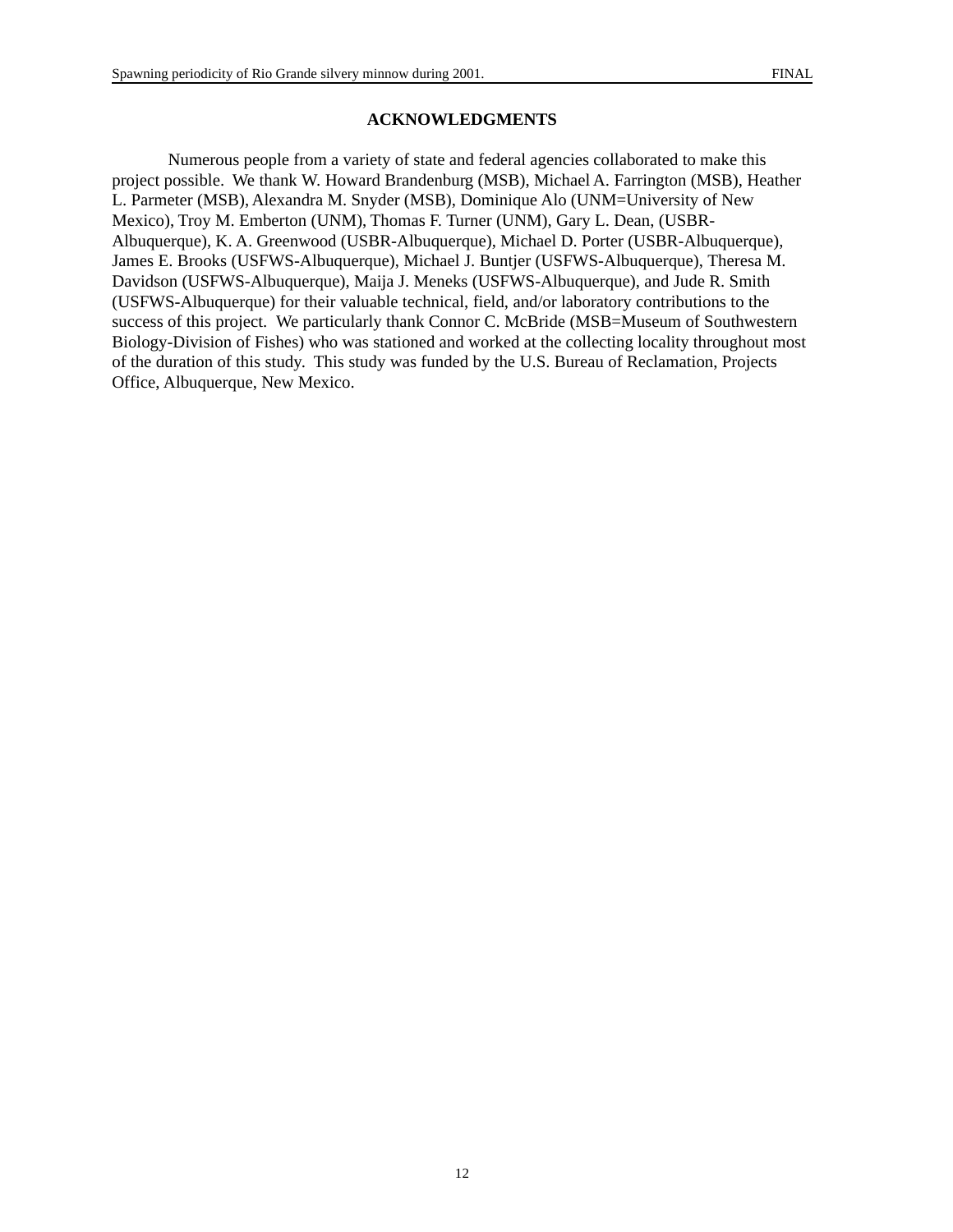## **LITERATURE CITED**

- Altenbach, C. S., Dudley, R. K., and S. P. Platania. 2000. A new device for collection drifting semibuoyant fish eggs. Transactions of the American Fisheries Society 129:296-300.
- Bestgen, K. R., and S. P. Platania. 1990. Extirpation and notes on the life history of *Notropis simus simus* and *Notropis orca* (Cypriniformes: Cyprinidae) from the Rio Grande, New Mexico. Occasional Papers of the Museum of Southwestern Biology 6:1-8.
- Bestgen, K. R., and S. P. Platania. 1991. Status and conservation of the Rio Grande silvery minnow, *Hybognathus amarus*. Southwestern Naturalist 36:225-232.
- Cross, F. B., and R. E. Moss. 1987. Historic changes in fish communities and aquatic habitats in plains streams of Kansas, p. 155-165. *In:* Community and evolutionary ecology of North American stream fishes. W. J. Matthews and D. C. Heins (eds.). University of Oklahoma Press, Norman, Oklahoma.
- Cross, F. B., O. T. Gorman, and S. G. Haslouer. 1983. The Red River shiner, *Notropis bairdi*, in Kansas with notes on depletion of its Arkansas River cognate, *Notropis girardi*. Transactions of the Kansas Academy of Science 86:93-98.
- Cross, F. B., R. E. Moss, and J. T. Collins. 1985. Assessment of dewatering impacts on stream fisheries in the Arkansas and Cimarron rivers. University of Kansas Natural History Museum, Lawrence, Kansas.
- Dudley, R. K., and S. P. Platania. 1999. 1997 population monitoring of Rio Grande silvery minnow. Submitted to the U.S. Bureau of Reclamation, Albuquerque, New Mexico.
- Dudley, R. K., and S. P. Platania. 2000. 1999 population monitoring of Rio Grande silvery minnow. Submitted to the U.S. Bureau of Reclamation, Albuquerque, New Mexico.
- Dudley, R. K., and S. P. Platania. 2001. 2000 population monitoring of Rio Grande silvery minnow. Submitted to the U.S. Bureau of Reclamation, Albuquerque, New Mexico.
- Gold, R. L., and L. P. Denis. 1985. National water summary: New Mexico surface-water resources. U.S. Geological Survey Water-Supply Paper 2300:341-346.
- Lagasse, P. F. 1985. An assessment of the response of the Rio Grande to dam construction--Cochiti to Isleta reach. A technical report for the U.S. Army Engineer District, Albuquerque, Corps of Engineers, Albuquerque, New Mexico.
- Luttrell, G. A., A. A. Echelle, W. L. Fisher, and D. J. Eisenhour. 1999. Declining status of two species of the *Macrhybopsis aestivalis* complex (Teleostei: Cyprinidae) in the Arkansas River Basin and related effects of reservoirs as barriers to dispersal. Copeia 1999:981-989.
- Platania, S. P. 1991. Fishes of the Rio Chama and Upper Rio Grande, New Mexico, with preliminary comments on their longitudinal distribution. Southwestern Naturalist 36:186-193.

13